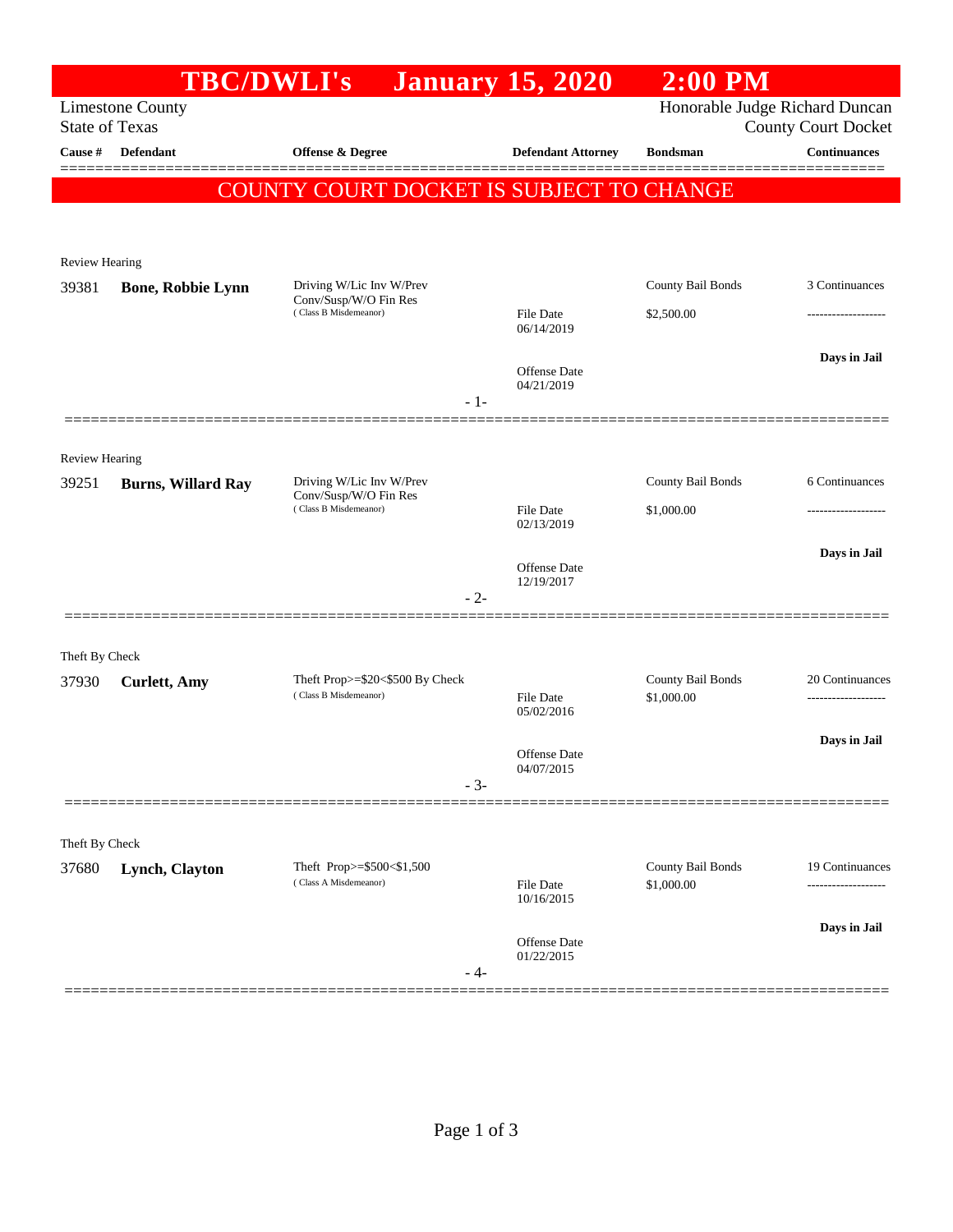|                                                  | <b>TBC/DWLI's</b>        |                                                                            |       | <b>January 15, 2020</b>    | $2:00$ PM                                                    |                     |
|--------------------------------------------------|--------------------------|----------------------------------------------------------------------------|-------|----------------------------|--------------------------------------------------------------|---------------------|
| <b>Limestone County</b><br><b>State of Texas</b> |                          |                                                                            |       |                            | Honorable Judge Richard Duncan<br><b>County Court Docket</b> |                     |
| Cause #                                          | Defendant                | Offense & Degree                                                           |       | <b>Defendant Attorney</b>  | <b>Bondsman</b>                                              | <b>Continuances</b> |
|                                                  |                          |                                                                            |       |                            |                                                              |                     |
|                                                  |                          | COUNTY COURT DOCKET IS SUBJECT TO CHANGE                                   |       |                            |                                                              |                     |
|                                                  |                          |                                                                            |       |                            |                                                              |                     |
| <b>Status Hearing</b>                            |                          |                                                                            |       |                            |                                                              |                     |
| 39354                                            | <b>Mars, John Thomas</b> | Driving W/Lic Inv W/Prev<br>Conv/Susp/W/O Fin Res<br>(Class B Misdemeanor) |       |                            | Freebird Bail Bonds                                          | 2 Continuances      |
|                                                  |                          |                                                                            |       | File Date<br>05/17/2019    | \$2,000.00                                                   |                     |
|                                                  |                          |                                                                            |       |                            |                                                              | Days in Jail        |
|                                                  |                          |                                                                            |       | Offense Date<br>03/12/2019 |                                                              |                     |
|                                                  |                          |                                                                            | $-5-$ |                            |                                                              |                     |
|                                                  |                          |                                                                            |       |                            |                                                              |                     |
| Theft By Check                                   |                          |                                                                            |       |                            |                                                              |                     |
| 39115                                            | Polk, Eva                | Theft Prop $>=$ \$100 $<$ \$750<br>(Class B Misdemeanor)                   |       | File Date                  | T Chapman Bail Bonds<br>\$1,000.00                           | 14 Continuances     |
|                                                  |                          |                                                                            |       | 10/17/2018                 |                                                              |                     |
|                                                  |                          |                                                                            |       | Offense Date               |                                                              | Days in Jail        |
|                                                  |                          |                                                                            | $-6-$ | 04/06/2018                 |                                                              |                     |
|                                                  |                          |                                                                            |       |                            |                                                              |                     |
| <b>Review Hearing</b>                            |                          |                                                                            |       |                            |                                                              |                     |
| 39056                                            | <b>Ramirez, Rene</b>     | Driving W/Lic Inv W/Prev<br>Conv/Susp/W/O Fin Res<br>(Class B Misdemeanor) |       |                            | Freebird Bail Bonds                                          | 11 Continuances     |
|                                                  |                          |                                                                            |       | File Date<br>08/21/2018    | \$2,000.00                                                   | .                   |
|                                                  |                          |                                                                            |       |                            |                                                              | Days in Jail        |
|                                                  |                          |                                                                            |       | Offense Date<br>07/03/2018 |                                                              |                     |
|                                                  |                          |                                                                            | $-7-$ |                            |                                                              |                     |
|                                                  |                          |                                                                            |       |                            |                                                              |                     |
| <b>Review Hearing</b>                            |                          |                                                                            |       |                            |                                                              |                     |
| 39092                                            | Ross, Danita Ann         | Driving W/Lic Inv W/Prev<br>Conv/Susp/W/O Fin Res<br>(Class B Misdemeanor) |       |                            | Personal Bond                                                | 8 Continuances      |
|                                                  |                          |                                                                            |       | File Date<br>09/17/2018    | \$2,000.00                                                   | -------------       |
|                                                  |                          |                                                                            |       |                            |                                                              | Days in Jail        |
|                                                  |                          |                                                                            |       | Offense Date<br>06/20/2018 |                                                              |                     |
|                                                  |                          |                                                                            | $-8-$ |                            |                                                              |                     |